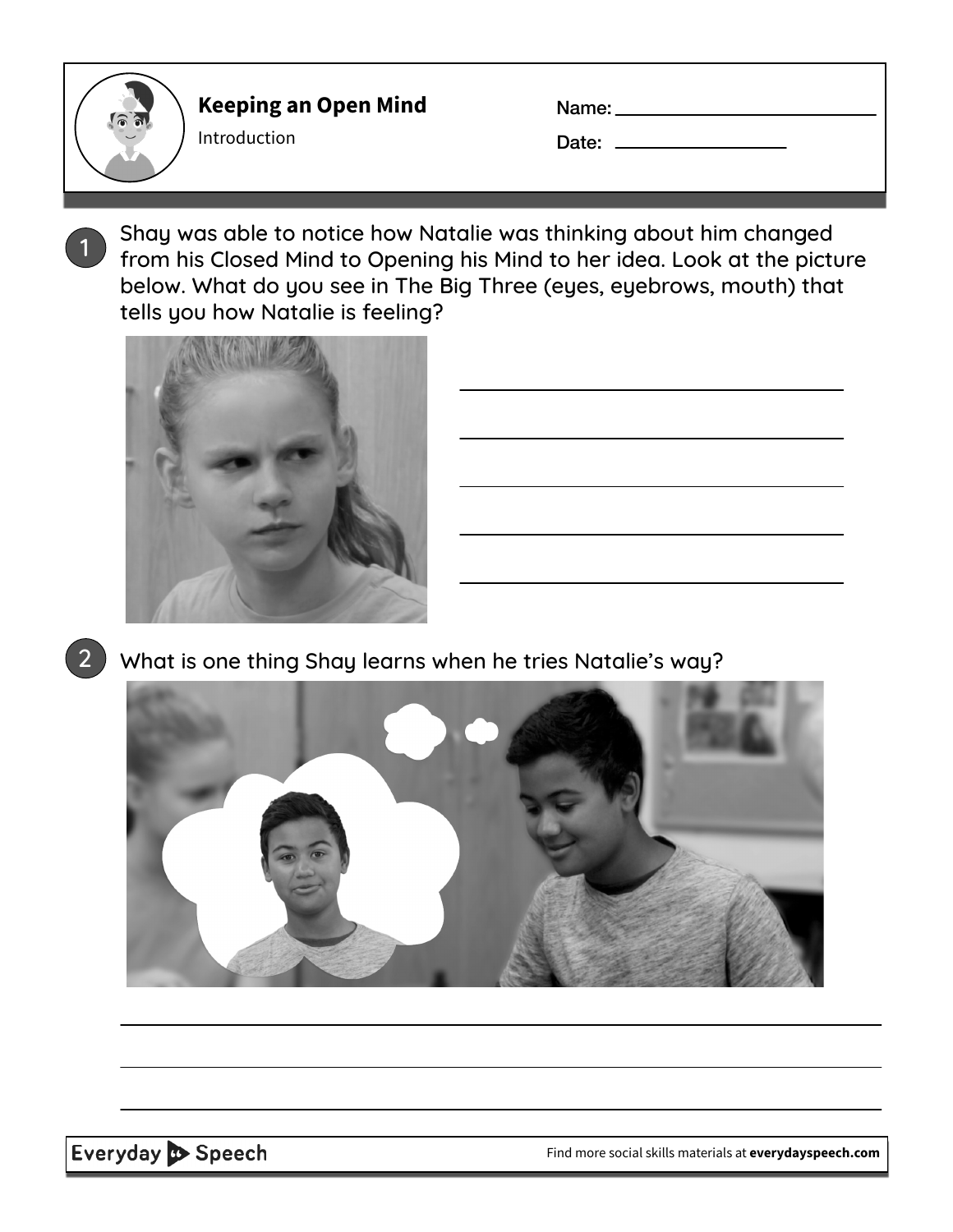

**Keeping an Open Mind** Introduction

DIRECTIONS: With an idea from your real life, walk through the steps to go from a Closed Mind to an Open Mind.

STEP 1 Name one of your Closed Mind ideas. (Think of things you don't like changed or taken away.)  $\bigcirc$ 

STEP 2 What's the new way you were asked to try?

Everyday Speech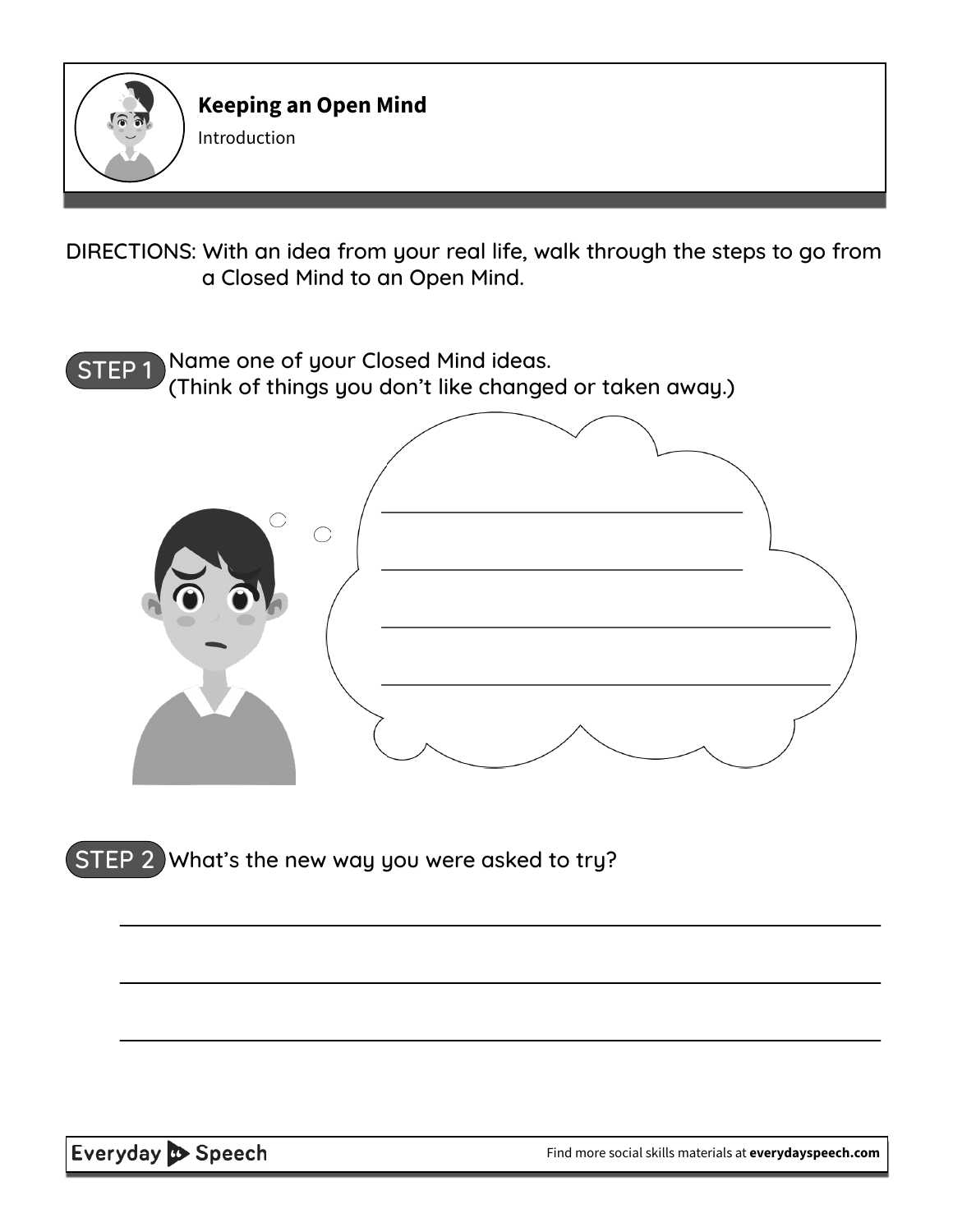

**Keeping an Open Mind**

Introduction



STEP 4 Picture yourself doing the new way. Draw or describe it.

Everyday Speech